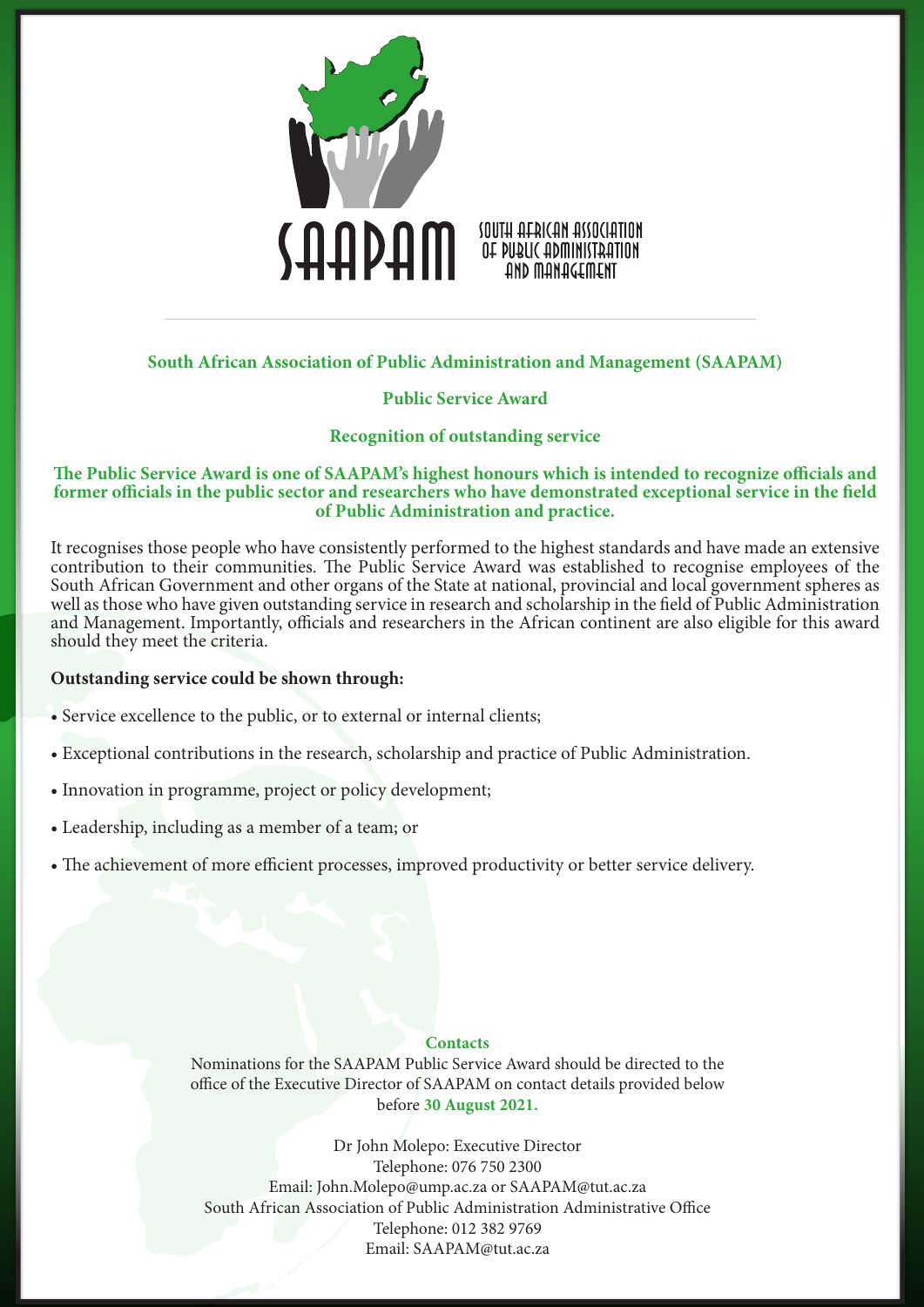

## **Your Guide to Preparing Nominations for the SAAPAM Public Service Award**

#### **The award**

Only a maximum of three (3) awards of the SAAPAM Public Service Award (SPSA) can be made within a two (2) year period. This means that up to 3 awards can be awarded to employees of South African Government, its agencies and the field of academia and the continent at large.

### **What is the medal awarded for?**

The sole criterion for the award of the SPSA is to recognize outstanding achievement in the public service. "Outstanding service" includes service above and beyond the normal requirements of the position, a special achievement or success in the performance of duty in difficult or unusual circumstances, or sustained high level performance by an individual with a focus on outcomes and recognisable benefits to clients and the workplace.

#### **Who is eligible?**

All (current and former) employees of the South African Government at national, provincial and local sphere of government are eligible for the award. The SPSA is open to all levels of the public service.

The SPSA may be awarded only once to each recipient in a five (5) year circle. A person who has received an award from SAAPAM is not excluded from receiving an SPSA if the five years period has lapsed.

#### **Retired office Bearers**

Retired public office bearers, academics and researchers can be nominated for this award.

**How should nominations be prepared? All nominations should be prepared in word format.**

### **The criteria and nomination form**- Nominations are limited to 2 pages.

As the SPSA is part of the official national honours of SAAPAM, it is important to provide full personal details of the nominee, including the full name and home address. All information provided is treated as confidential.

Full position details are required so that the SPSA Committee can assess the nomination relative to the duties that would normally be expected of a person at a particular level. This is very important for the committee when comparing nominations. The nomination statement must contain comprehensive information on the service or achievement for which the nomination is being made. A list of positions held over a number of years is not sufficient. Because the nomination will be considered alongside other nominations in what is essentially a competitive process, the committee needs to be given a clear idea of what the nominee has done to fulfil the criterion of outstanding service. It should not be assumed that the committee has a detailed knowledge of the area in which the nominee is employed or was employed, or a full understanding of the significance of certain achievements. The nominee's service should be put into context in the nomination statement.

### **Adjudication support**- **Nomination reports are limited to 2 pages.**

To be properly considered by the committee, all nominations must be accompanied by referee statements which comment on the service of the nominee. It is also often appropriate to obtain referee statements from outside the agency, especially if the nominee is being nominated for outstanding service to a particular community or industry. If the nominee's service relates to the work of another agency, a referee statement from that agency may also help the committee in their consideration of the nomination. Two referee statements would be sufficient.

A completed nomination should be forwarded to the National Board of SAAPAM.

#### **Procedure for nominations**

The various SPSA Committees consider nominations for eligible candidates. The National Board of SAAPAM will publish dates for nominations on the SAAPAM website annually. After considering the nominations, the committee recommends a list of proposed recipients to the President and Executive Director of SAAPAM who will approve or decline the recommended names for the awards on behalf of the association. This decision is final and no correspondence will be entered into beyond this decision. Responsibility for contacting the proposed recipients rests with the Nominations Committee Chairperson, SAAPAM President/Vice President or Executive Director, who arranges for the announcement of the awards to appear in the SAAPAM website. Proposed recipients may decline an award if they so wish. Sometime after announcement the recipient will be notified by SAAPAM Administration of the arrangements for them to receive their award at an official investiture.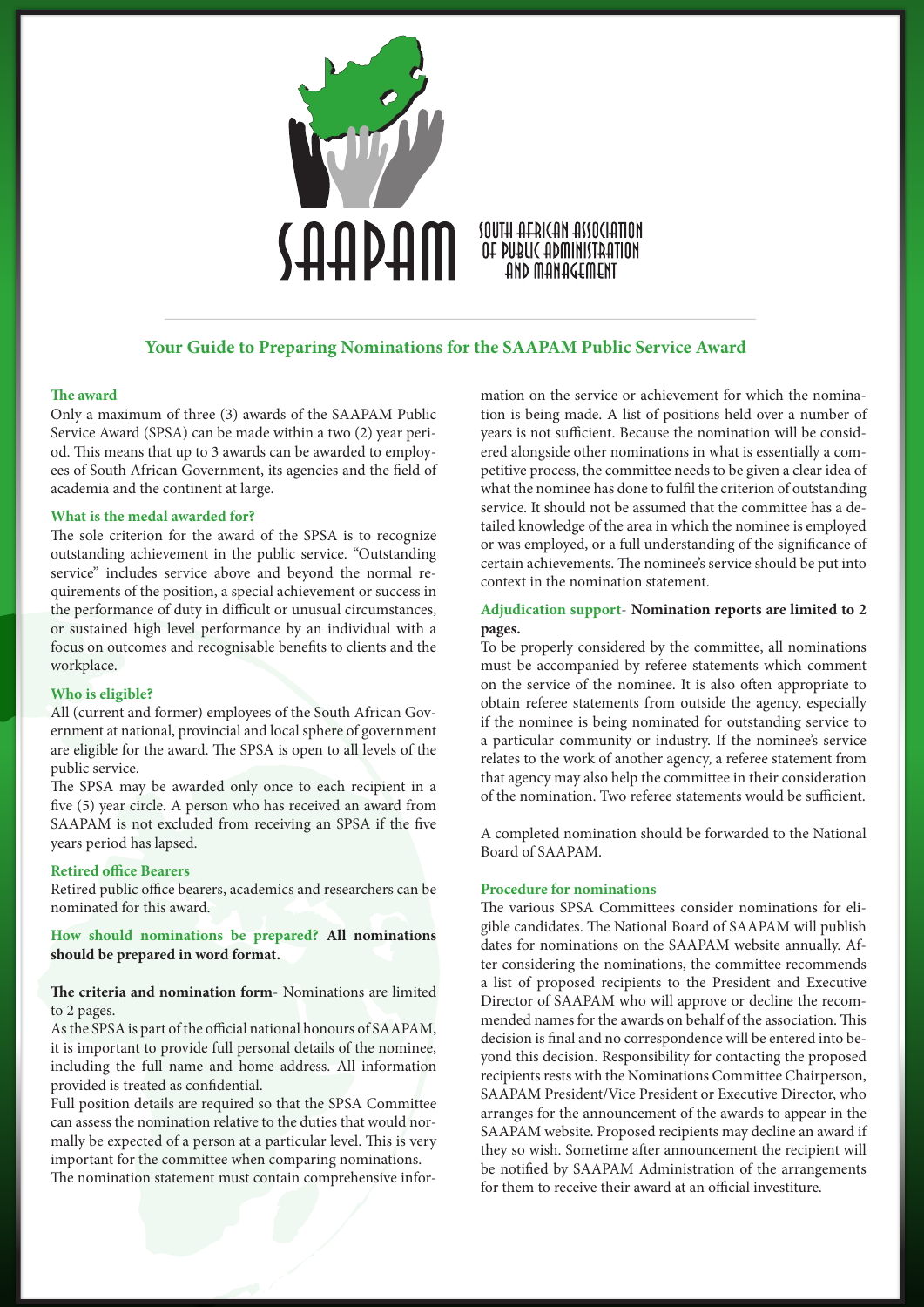**Please complete the nomination form on next page.** 

# **SAAPAM Public Service Award**

Nomination form for SAAPAM Public Service Award

| The Information contained in this document will be held in confidential subject to the provisions of POPI Act.                                           |             |               |
|----------------------------------------------------------------------------------------------------------------------------------------------------------|-------------|---------------|
| <b>Details the nominee</b>                                                                                                                               |             |               |
|                                                                                                                                                          |             |               |
|                                                                                                                                                          |             |               |
| <b>Full names</b>                                                                                                                                        |             |               |
|                                                                                                                                                          |             |               |
|                                                                                                                                                          |             |               |
| <b>Occupation/former position</b>                                                                                                                        |             |               |
|                                                                                                                                                          |             |               |
|                                                                                                                                                          |             |               |
|                                                                                                                                                          |             |               |
|                                                                                                                                                          | Postcode    |               |
| <b>Work address</b>                                                                                                                                      |             |               |
|                                                                                                                                                          |             |               |
|                                                                                                                                                          |             |               |
|                                                                                                                                                          |             |               |
| <b>Telephone (Work)</b>                                                                                                                                  |             |               |
|                                                                                                                                                          |             |               |
| Signature                                                                                                                                                | <b>Date</b> | e.g. 16/02/67 |
| Details of person being recommended for an award                                                                                                         |             |               |
|                                                                                                                                                          |             |               |
| Please complete the section below, and provide a nomination statement either on the back of this form or separately, taking the Guidelines into account. |             |               |
| Given<br>Name(s)                                                                                                                                         | Title       |               |
| <b>Surname</b>                                                                                                                                           |             |               |
|                                                                                                                                                          |             |               |
|                                                                                                                                                          |             |               |
|                                                                                                                                                          |             |               |
|                                                                                                                                                          | Postcode    |               |
| Home address                                                                                                                                             |             |               |
|                                                                                                                                                          |             |               |
|                                                                                                                                                          |             |               |
|                                                                                                                                                          |             |               |
| Telephone (home)                                                                                                                                         |             |               |
|                                                                                                                                                          |             |               |
|                                                                                                                                                          |             |               |
| <b>Occupation/former position</b>                                                                                                                        |             |               |
|                                                                                                                                                          |             |               |
|                                                                                                                                                          |             |               |
|                                                                                                                                                          |             |               |
|                                                                                                                                                          | Postcode    |               |
| <b>Work address</b>                                                                                                                                      |             |               |
|                                                                                                                                                          |             |               |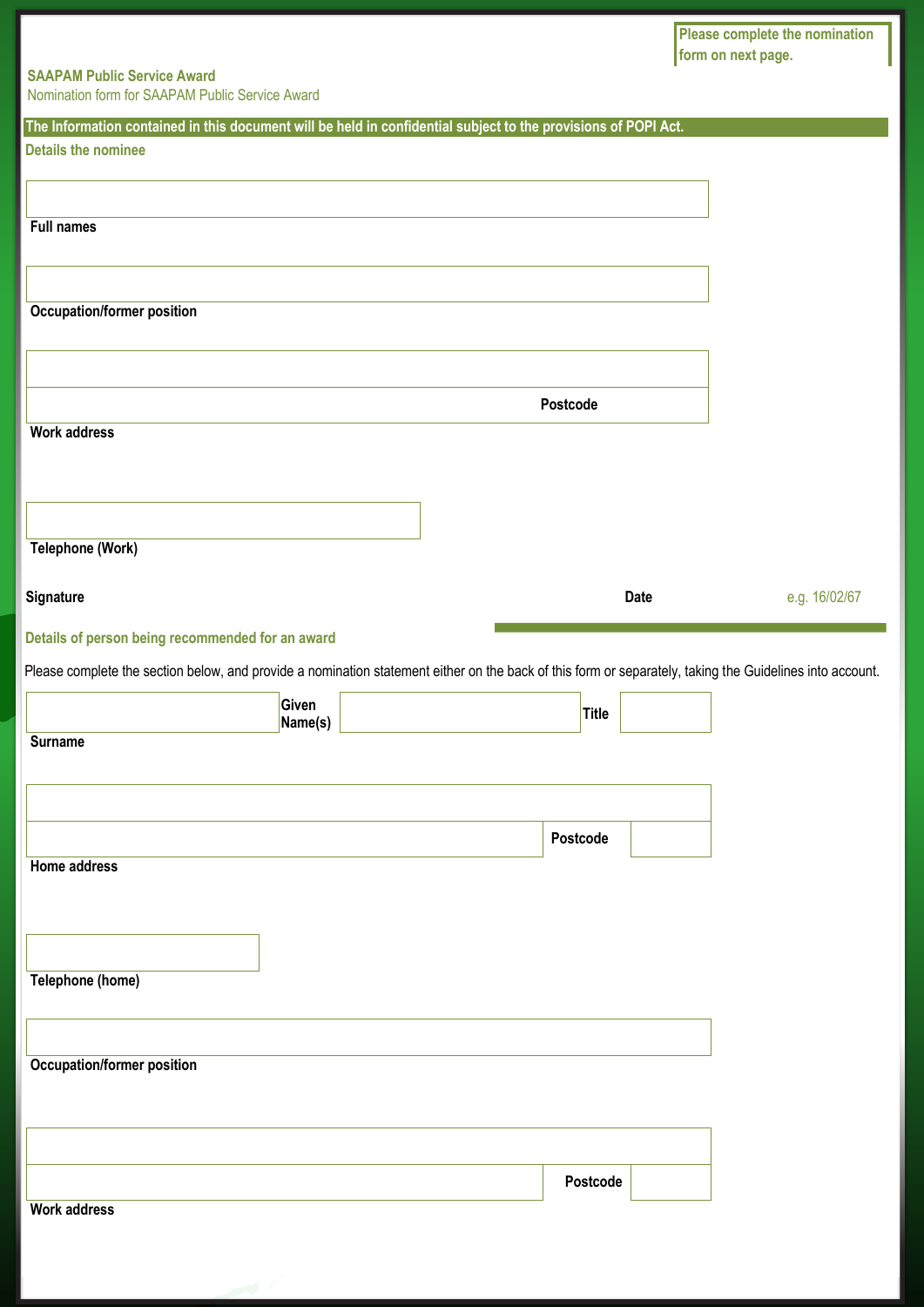| Telephone (Work)                                                                                                                                                                                                                                                               |               |                |    |                   |  |  |  |  |
|--------------------------------------------------------------------------------------------------------------------------------------------------------------------------------------------------------------------------------------------------------------------------------|---------------|----------------|----|-------------------|--|--|--|--|
|                                                                                                                                                                                                                                                                                |               |                |    |                   |  |  |  |  |
| Awards and/or degrees                                                                                                                                                                                                                                                          |               |                |    |                   |  |  |  |  |
|                                                                                                                                                                                                                                                                                |               |                |    |                   |  |  |  |  |
|                                                                                                                                                                                                                                                                                | e.g. 04/07/67 | Place of birth |    |                   |  |  |  |  |
| Date of birth                                                                                                                                                                                                                                                                  |               |                |    |                   |  |  |  |  |
|                                                                                                                                                                                                                                                                                |               |                |    | <b>Country of</b> |  |  |  |  |
|                                                                                                                                                                                                                                                                                |               |                | OR | Citizenship       |  |  |  |  |
| If born outside South Africa Naturalisation Certificate details                                                                                                                                                                                                                |               |                |    |                   |  |  |  |  |
|                                                                                                                                                                                                                                                                                |               |                |    |                   |  |  |  |  |
| <b>Referee/Nominator</b>                                                                                                                                                                                                                                                       |               |                |    |                   |  |  |  |  |
| Please list the names of persons who have provided referee statements to support the nomination. At least One should be provided, including, if                                                                                                                                |               |                |    |                   |  |  |  |  |
| appropriate, referees from outside the public service.- Referee reports are limited to 2 pages.                                                                                                                                                                                |               |                |    |                   |  |  |  |  |
|                                                                                                                                                                                                                                                                                |               |                |    | Name              |  |  |  |  |
| <b>Name</b>                                                                                                                                                                                                                                                                    |               |                |    |                   |  |  |  |  |
|                                                                                                                                                                                                                                                                                |               |                |    | Position          |  |  |  |  |
| <b>Position</b>                                                                                                                                                                                                                                                                |               |                |    |                   |  |  |  |  |
|                                                                                                                                                                                                                                                                                |               |                |    |                   |  |  |  |  |
| Nomination statement- Nomination motivations and statements are limited to 2 pages.                                                                                                                                                                                            |               |                |    |                   |  |  |  |  |
| Please provide details of the nominee's service which are considered particularly worthy of recognition. You could use the space below or you<br>may wish to attach a separate statement. You should, however, consider the following questions in developing your nomination: |               |                |    |                   |  |  |  |  |
|                                                                                                                                                                                                                                                                                |               |                |    |                   |  |  |  |  |
|                                                                                                                                                                                                                                                                                |               |                |    |                   |  |  |  |  |
|                                                                                                                                                                                                                                                                                |               |                |    |                   |  |  |  |  |
|                                                                                                                                                                                                                                                                                |               |                |    |                   |  |  |  |  |
|                                                                                                                                                                                                                                                                                |               |                |    |                   |  |  |  |  |
|                                                                                                                                                                                                                                                                                |               |                |    |                   |  |  |  |  |
|                                                                                                                                                                                                                                                                                |               |                |    |                   |  |  |  |  |
| Service                                                                                                                                                                                                                                                                        |               |                |    |                   |  |  |  |  |
| In what role(s) has the nominee excelled? You should give positive details and describe comprehensively the nature of the occupation(s) (i.e. policy,<br>customer service, research or administration), and the length of service.                                             |               |                |    |                   |  |  |  |  |
|                                                                                                                                                                                                                                                                                |               |                |    |                   |  |  |  |  |
|                                                                                                                                                                                                                                                                                |               |                |    |                   |  |  |  |  |
|                                                                                                                                                                                                                                                                                |               |                |    |                   |  |  |  |  |
|                                                                                                                                                                                                                                                                                |               |                |    |                   |  |  |  |  |
|                                                                                                                                                                                                                                                                                |               |                |    |                   |  |  |  |  |
|                                                                                                                                                                                                                                                                                |               |                |    |                   |  |  |  |  |

### *Achievement*

**How has the nominee demonstrated 'outstanding service'? Has the individual provided service excellence; shown innovation in program, project or policy development; excelled in leadership; or achieved more efficient processes, improved productivity or better service delivery?** You should give details of key achievements that have resulted from the nominee's involvement.